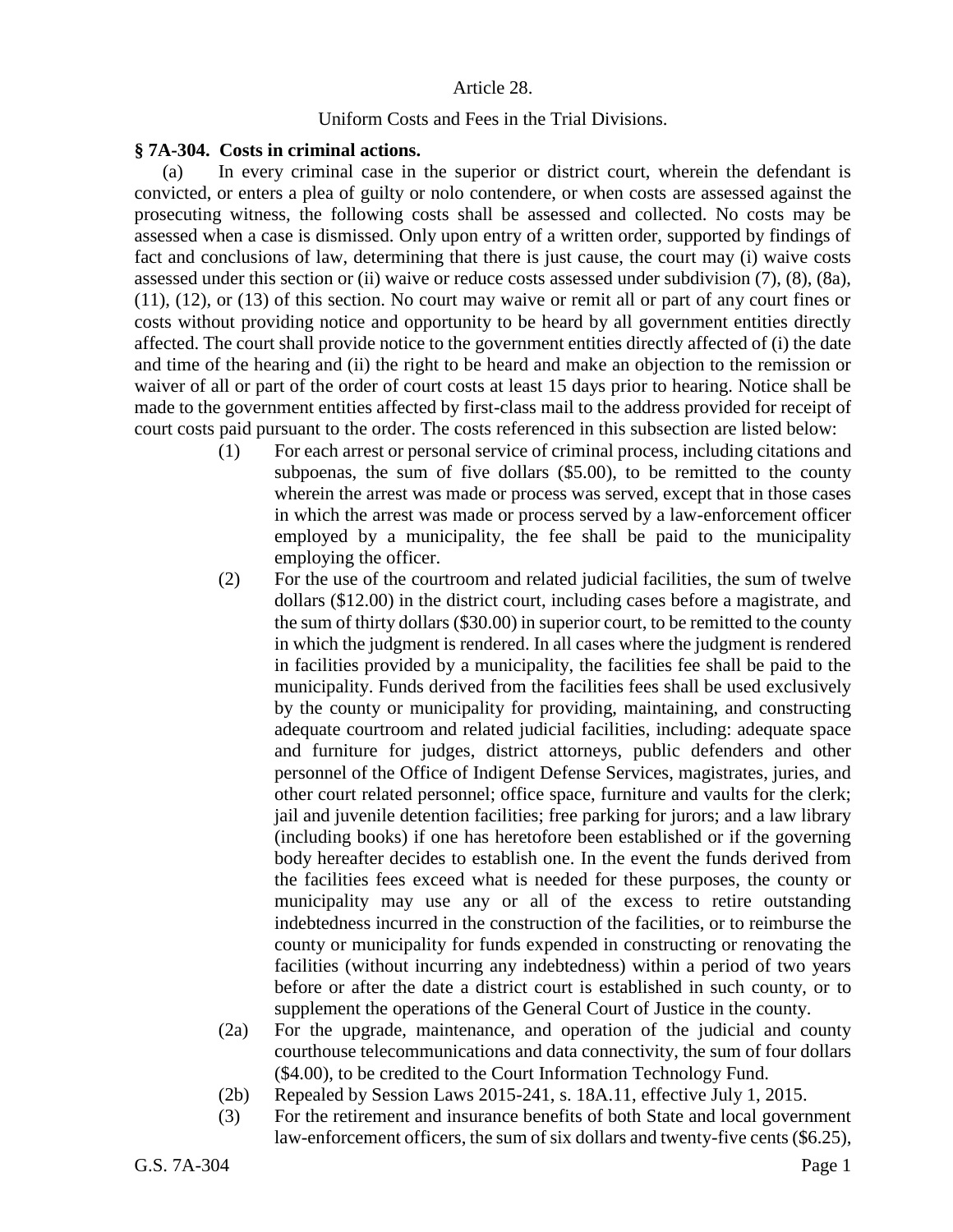to be remitted to the State Treasurer. Fifty cents  $(50¢)$  of this sum shall be administered as is provided in Article 12C of Chapter 143 of the General Statutes. Five dollars and seventy-five cents (\$5.75) of this sum shall be administered as is provided in Article 12E of Chapter 143 of the General Statutes, with one dollar and twenty-five cents (\$1.25) being administered in accordance with the provisions of G.S. 143-166.50(e).

- (3a) For the supplemental pension benefits of sheriffs, the sum of one dollar twenty-five cents (\$1.25) to be remitted to the Department of Justice and administered under the provisions of Article 12H of Chapter 143 of the General Statutes.
- (3b) For the services, staffing, and operations of the Criminal Justice Education and Training Standards Commission, the sum of three dollars (\$3.00) to be remitted to the Department of Justice.
- (3c) For legal representation to indigent defendants and others entitled to counsel under North Carolina law, the sum of two dollars (\$2.00) to be remitted to the Office of Indigent Defense Services.
- (4) For support of the General Court of Justice, the sum of one hundred forty-seven dollars and fifty cents (\$147.50) in the district court, including cases before a magistrate, and the sum of one hundred fifty-four dollars and fifty cents (\$154.50) in the superior court, to be remitted to the State Treasurer. For a person convicted of a felony in superior court who has made a first appearance in district court, both the district court and superior court fees shall be assessed. The State Treasurer shall remit the sum of ninety-five cents (\$.95) of each fee collected under this subdivision to the North Carolina State Bar for the provision of services described in G.S. 7A-474.19.
- (4a) For support of the General Court of Justice, the sum of ten dollars (\$10.00) for all offenses arising under Chapter 20 of the General Statutes, to be remitted to the State Treasurer.
- (4b) For additional support of the General Court of Justice, the sum of fifty dollars (\$50.00) for all offenses arising under Chapter 20 of the General Statutes and resulting in a conviction of an improper equipment offense, to be remitted to the State Treasurer.
- (5) For using pretrial release services, the district or superior court judge shall, upon conviction, impose a fee of fifteen dollars (\$15.00) to be remitted to the county providing the pretrial release services. This cost shall be assessed and collected only if the defendant had been accepted and released to the supervision of the agency providing the pretrial release services.
- (6) For support of the General Court of Justice, the sum of two hundred dollars (\$200.00) is payable by a defendant who fails to appear to answer the charge as scheduled, unless within 20 days after the scheduled appearance, the person either appears in court to answer the charge or disposes of the charge pursuant to G.S. 7A-146, and the sum of fifty dollars (\$50.00) is payable by a defendant who fails to pay a fine, penalty, or costs within 40 days of the date specified in the court's judgment. The fee for failure to appear shall only be collected once in a criminal case. Upon a showing to the court that the defendant failed to appear because of an error or omission of a judicial official, a prosecutor, or a law-enforcement officer, the court shall waive the fee for failure to appear. These fees shall be remitted to the State Treasurer.
- (7) For the services of the North Carolina State Crime Laboratory facilities, the district or superior court judge shall, upon conviction, order payment of the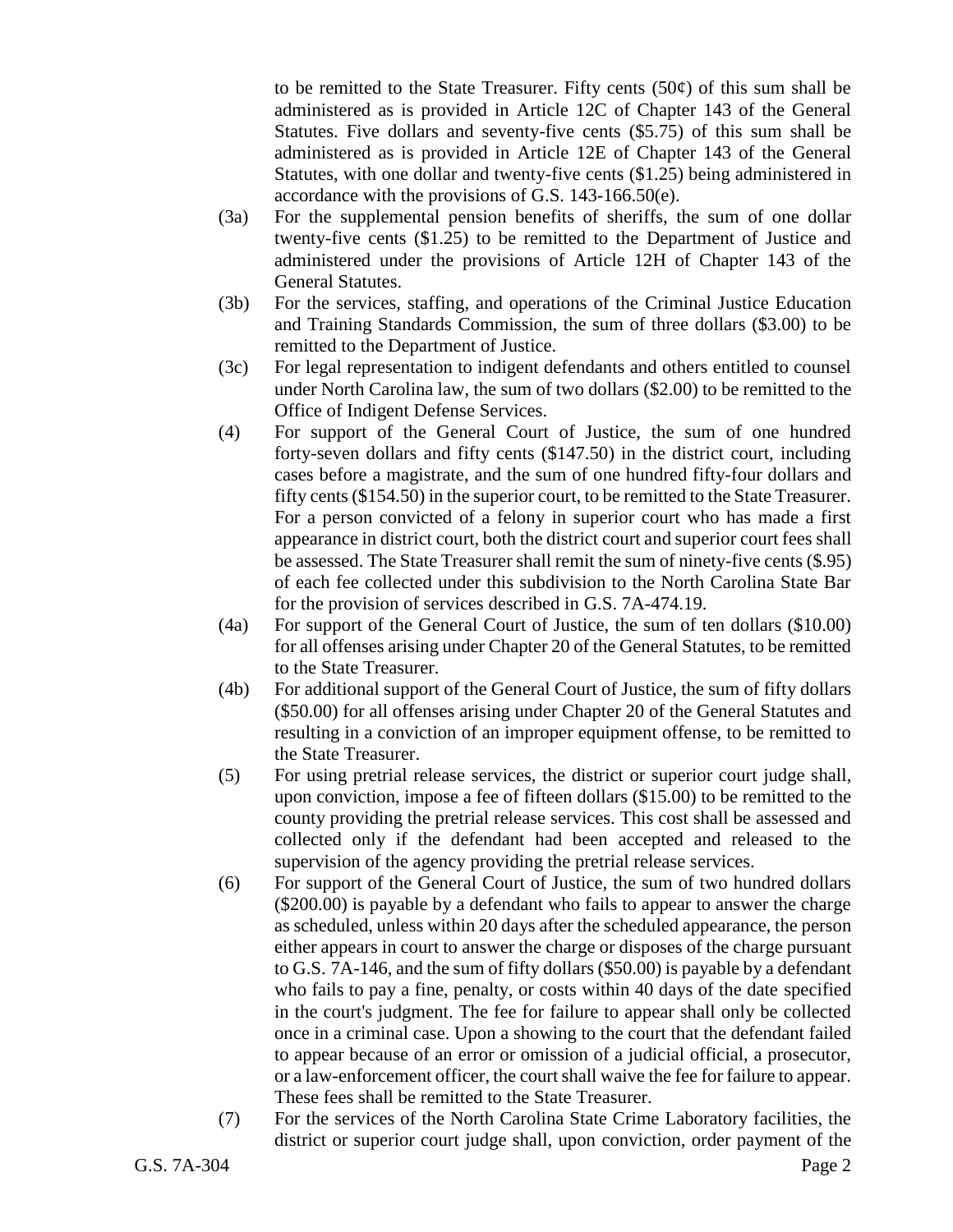sum of six hundred dollars (\$600.00) to be remitted to the Department of Justice for support of the Laboratory. This cost shall be assessed only in cases in which, as part of the investigation leading to the defendant's conviction, the laboratories have performed DNA analysis of the crime, tests of bodily fluids of the defendant for the presence of alcohol or controlled substances, or analysis of any controlled substance possessed by the defendant or the defendant's agent.

- (8) For the services of any crime laboratory facility, the district or superior court judge shall, upon conviction, order payment of the sum of six hundred dollars (\$600.00) to be remitted to the general fund of the local governmental unit that operates the laboratory or paid for the laboratory services. The funds shall be used for law enforcement purposes. The cost shall be assessed only in cases in which, as part of the investigation leading to the defendant's conviction, the laboratory has performed DNA analysis of the crime, test of bodily fluids of the defendant for the presence of alcohol or controlled substances, or analysis of any controlled substance possessed by the defendant or the defendant's agent. The costs shall be assessed only if the court finds that the work performed at the laboratory is the equivalent of the same kind of work performed by the North Carolina State Crime Laboratory under subdivision (7) of this subsection.
- (8a) For the services of any private hospital performing toxicological testing under contract with a prosecutorial district, the district or superior court judge shall, upon conviction, order payment of the sum of six hundred dollars (\$600.00) to be remitted to the State Treasurer for the support of the General Court of Justice. The cost shall be assessed only in cases in which, as part of the investigation leading to the defendant's conviction, the laboratory has performed testing of bodily fluids of the defendant for the presence of alcohol or controlled substances. The costs shall be assessed only if the court finds that the work performed by the local hospital is the equivalent of the same kind of work performed by the North Carolina State Crime Laboratory under subdivision (7) of this subsection.
- (9) For the support and services of the State DNA Database and DNA Databank, the sum of two dollars (\$2.00). This amount is annually appropriated to the Department of Justice for this purpose. Notwithstanding the provisions of subsection (e) of this section, this cost does not apply to infractions.
- (9a) For the services of the North Carolina State Crime Laboratory facilities, the district or superior court judge shall, upon conviction, order payment of the sum of six hundred dollars (\$600.00) to be remitted to the Department of Justice to be used for laboratory purposes. This cost shall be assessed only in cases in which, as part of the investigation leading to the defendant's conviction, the laboratories have performed digital forensics, including the seizure, forensic imaging, and acquisition and analysis of digital media.
- (9b) For the services of any crime laboratory facility, the district or superior court judge shall, upon conviction, order payment of the sum of six hundred dollars (\$600.00) to be remitted to the general fund of the local law enforcement unit that operates the laboratory or paid for the laboratory services. The funds shall be used for laboratory services. The cost shall be assessed only in (i) cases in which, as part of the investigation leading to the defendant's conviction, the laboratory has performed digital forensics, including the seizure, forensic imaging, and acquisition and analysis of digital media, and (ii) if the court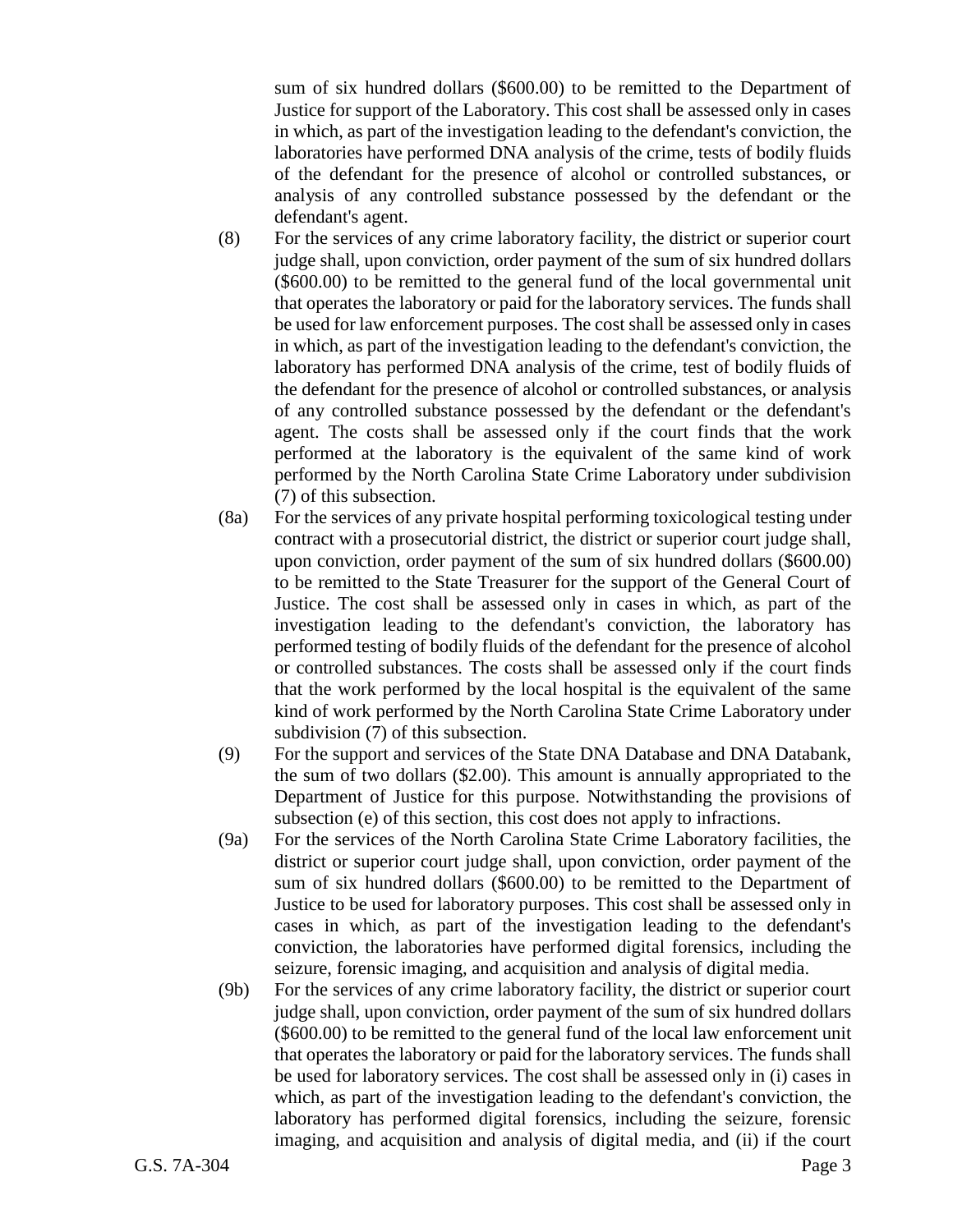finds that the work performed at the laboratory is the equivalent of the same kind of work performed by the North Carolina State Crime Laboratory under subdivision (9a) of this subsection.

- (10) For support of the General Court of Justice, the sum of one hundred dollars (\$100.00) is payable by a defendant convicted under G.S. 20-138.1 or G.S. 20-138.2, for a second or subsequent conviction under G.S. 20-138.2A, or for a second or subsequent conviction under G.S. 20-138.2B, to be remitted to the State Treasurer. This fee shall be in addition to the fee required by subdivision (4a) of this subsection.
- (11) For the services of an expert witness employed by the North Carolina State Crime Laboratory who completes a chemical analysis pursuant to G.S. 20-139.1, a forensic analysis pursuant to G.S. 8-58.20, or a digital forensics analysis and provides testimony about that analysis in a defendant's trial, the district or superior court judge shall, upon conviction of the defendant, order payment of the sum of six hundred dollars (\$600.00) to be remitted to the Department of Justice for support of the State Crime Laboratory. This cost shall be assessed only in cases in which the expert witness provides testimony about the chemical or forensic analysis in the defendant's trial and shall be in addition to any cost assessed under subdivision (7) or (9a) of this subsection.
- (12) For the services of an expert witness employed by a crime laboratory who completes a chemical analysis pursuant to G.S. 20-139.1, a forensic analysis pursuant to G.S. 8-58.20, or a digital forensics analysis and provides testimony about that analysis in a defendant's trial, the district or superior court judge shall, upon conviction of the defendant, order payment of the sum of six hundred dollars (\$600.00) to be remitted to the general fund of the local governmental unit that operates the laboratory or paid for the laboratory services. The funds shall be used for laboratory services. This cost shall be assessed only in cases in which the expert witness provides testimony about the chemical or forensic analysis in the defendant's trial and shall be in addition to any cost assessed under subdivision (8) or (9b) of this subsection.
- (13) For the services of an expert witness employed by a private hospital performing toxicological testing under contract with a prosecutorial district who completes a chemical analysis pursuant to G.S. 20-139.1 and provides testimony about that analysis in a defendant's trial, the district or superior court judge shall, upon conviction of the defendant, order payment of the sum of six hundred dollars (\$600.00) to be remitted to the State Treasurer for the support of the General Court of Justice. This cost shall be assessed only in cases in which the expert witness provides testimony about the chemical analysis in the defendant's trial and shall be in addition to any cost assessed under subdivision (8a) of this subsection.
- (a1) Repealed by Session Laws 1997-475, s. 4.1.

(a2) The Administrative Office of the Courts shall report on October 1, 2018, and annually thereafter, to the Joint Legislative Oversight Committee on Justice and Public Safety on the implementation of the notice of waiver of costs to the government entities directly affected as required by subsection (a) of this section.

G.S. 7A-304 Page 4 (b) On appeal, costs are cumulative, and costs assessed before a magistrate shall be added to costs assessed in the district court, and costs assessed in the district court shall be added to costs assessed in the superior court, except that the fee for the Law-Enforcement Officers' Benefit and Retirement Fund and the Sheriffs' Supplemental Pension Fund and the fee for pretrial release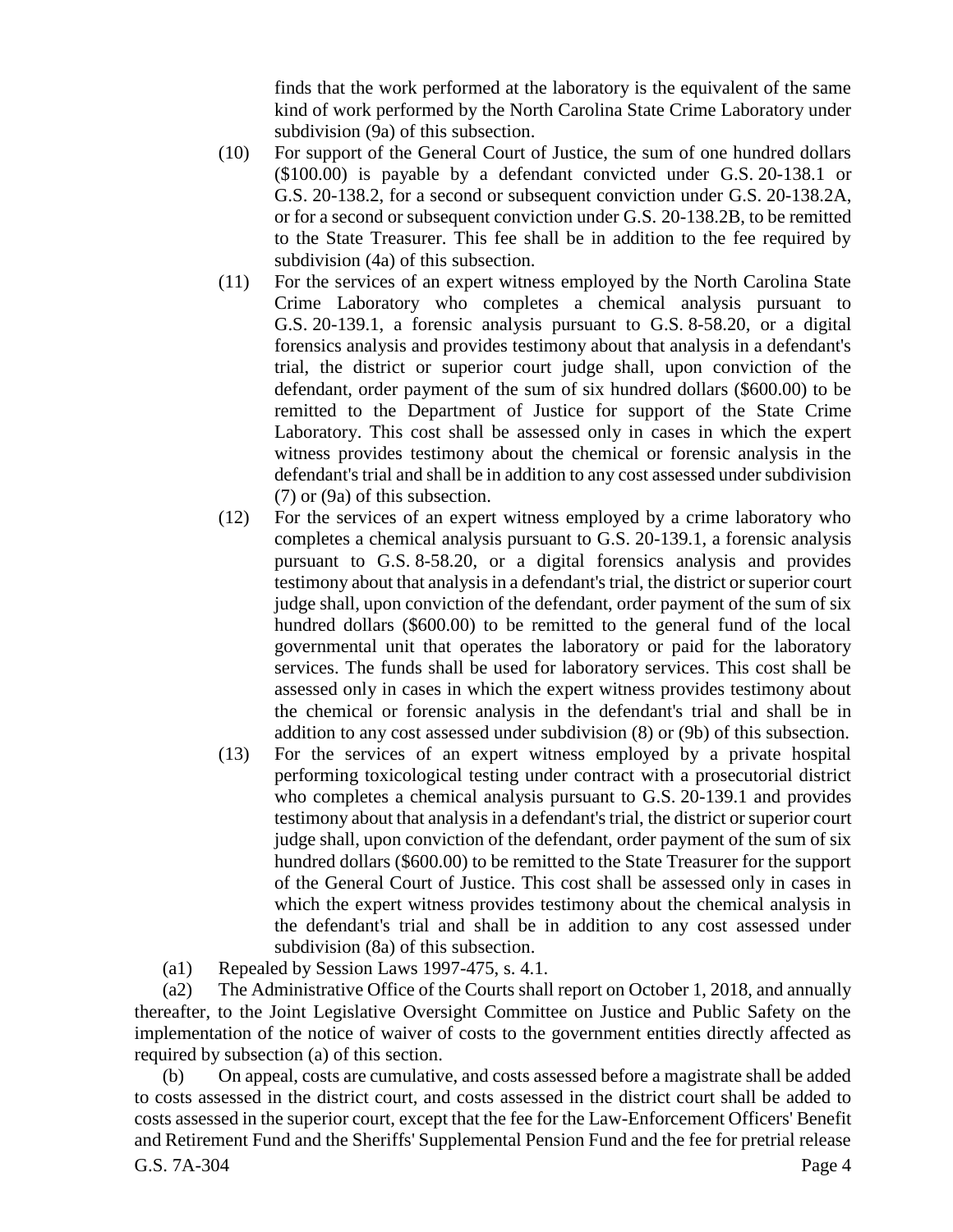services shall be assessed only once in each case. No superior court costs shall be assessed against a defendant who gives notice of appeal from the district court but withdraws it prior to the expiration of the 10-day period for entering notice of appeal. When a case is reversed on appeal, the defendant shall not be liable for costs, and the State shall be liable for the cost of printing records and briefs in the Appellate Division.

(c) Witness fees, expenses for blood tests and comparisons incurred by G.S. 8-50.1(a), jail fees and cost of necessary trial transcripts shall be assessed as provided by law in addition to other costs set out in this section. Nothing in this section shall limit the power or discretion of the judge in imposing fines or forfeitures or ordering restitution.

- (d) (1) In any criminal case in which the liability for costs, fines, restitution, attorneys' fees, or any other lawful charge has been finally determined, the clerk of superior court shall, unless otherwise ordered by the presiding judge, disburse the funds when paid in accordance with the following priorities:
	- a. Sums in restitution to the victim entitled thereto;
	- b. Costs due the county;
	- c. Costs due the city;
	- d. Fines to the county school fund;
	- e. Sums in restitution prorated among the persons other than the victim entitled thereto;
	- f. Costs due the State;
	- g. Attorney's fees, including appointment fees assessed pursuant to G.S. 7A-455.1.
	- (2) Sums in restitution received by the clerk of superior court shall be disbursed when:
		- a. Complete restitution has been received; or
		- b. When, in the opinion of the clerk, additional payments in restriction will not be collected; or
		- c. Upon the request of the person or persons entitled thereto; and
		- d. In any event, at least once each calendar year.

(e) Unless otherwise provided by law, the costs assessed pursuant to this section for criminal actions disposed of in the district court are also applicable to infractions disposed of in the district court. The costs assessed in superior court for criminal actions appealed from district court to superior court are also applicable to infractions appealed to superior court. If an infraction is disposed of in the superior court pursuant to G.S. 7A-271(d), costs applicable to the original charge are applicable to the infraction.

(f) The court may allow a defendant owing monetary obligations under this section to either make payment in full when costs are assessed or make payment on an installment plan arranged with the court. Defendants making use of an installment plan shall pay a onetime setup fee of twenty dollars (\$20.00) to cover the additional costs to the court of receiving and disbursing installment payments. Fees collected under this subsection shall be remitted to the State Treasurer for support of the General Court of Justice.

G.S. 7A-304 Page 5 (g) Changes to the costs or fees in this section apply to costs or fees assessed or collected on or after the effective date of the change. However, in misdemeanor or infraction cases disposed of on or after the effective date by written appearance, waiver of trial or hearing, or plea of guilt or admission of responsibility pursuant to G.S. 7A-180(4) or G.S. 7A-273(2), and within the time limit imposed by subdivision (a)(6) of this section, in which the citation or other criminal process was issued before the effective date, the costs or fees shall be the lesser of those specified in this section as amended, or those specified in the notice portion of the defendant's or respondent's copy of the citation or other criminal process, if any costs or fees are specified in that notice. (1965, c. 310, s. 1; 1967, c. 601, s. 2; c. 691, ss. 27-29; c. 1049, s. 5; 1969, c. 1013,